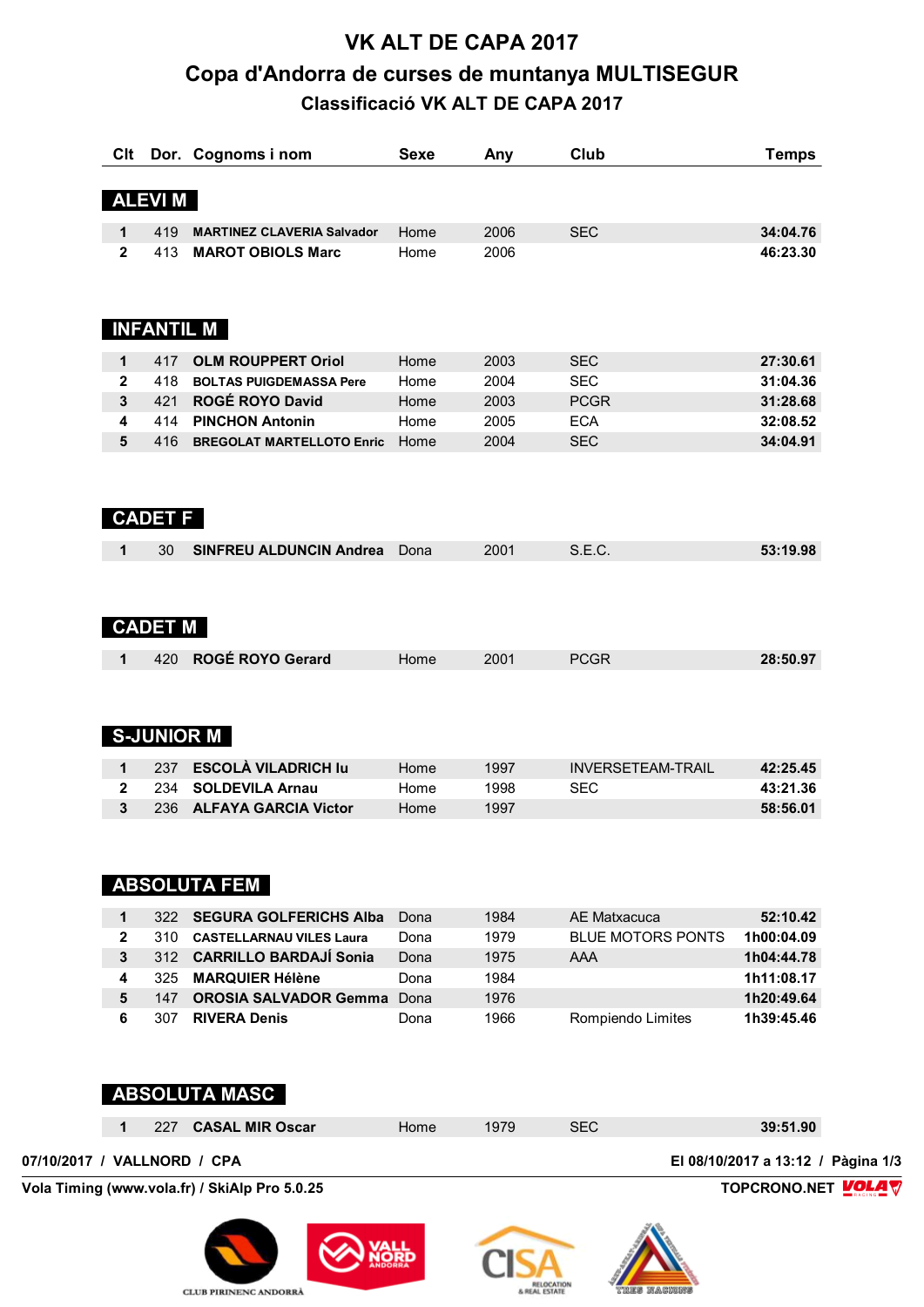#### **VK ALT DE CAPA 2017 Copa d'Andorra de curses de muntanya MULTISEGUR Classificació VK ALT DE CAPA 2017**

| <b>Clt</b>              |     | Dor. Cognoms i nom                | Sexe | Any  | Club                                  | <b>Temps</b> |
|-------------------------|-----|-----------------------------------|------|------|---------------------------------------|--------------|
| $\overline{2}$          | 228 | <b>CASAL MIR Marc</b>             | Home | 1982 | <b>SEC</b>                            | 39:53.46     |
| 3                       | 252 | <b>ALÍS SANCHEZ Jordi</b>         | Home | 1994 | Cerdanya Skimo Team                   | 41:02.04     |
| $\overline{\mathbf{4}}$ | 242 | <b>ESPAÑÓ ANICETO Gerard</b>      | Home | 1984 | AE Mountain Runners Berguedà          | 41:48.69     |
| 5                       | 237 | <b>ESCOLÀ VILADRICH Iu</b>        | Home | 1997 | <b>INVERSETEAM-TRAIL</b>              | 42:25.45     |
| 6                       | 240 | <b>VILAR RIBO Pau</b>             | Home | 1991 | <b>WAA TEAM</b>                       | 42:57.94     |
| 7                       | 234 | <b>SOLDEVILA Arnau</b>            | Home | 1998 | <b>SEC</b>                            | 43:21.36     |
| 8                       | 226 | <b>BOLET ARAGONÈS Jordi</b>       | Home | 1993 | Club Esportiu Cerdanya Pirineu        | 44:06.46     |
| 9                       | 250 | <b>VILALTA REIXACH Guillem</b>    | Home | 1978 | MOUNTAIN RUNNERS BERGUEDÀ             | 45:21.05     |
| 10                      | 232 | <b>GALOCHA PRUNA Enric</b>        | Home | 1980 | <b>Blue Motors Ponts</b>              | 46:01.45     |
| 11                      | 159 | <b>CONTIJOCH CULLERÉ Andreu</b>   | Home | 1991 | Agrupació excursionista de l'U        | 46:48.85     |
| 12                      | 251 | <b>RONGERE Sebastien</b>          | Home | 1972 |                                       | 46:54.41     |
| 13                      | 221 | <b>FERNÁNDEZ DOBARRO Carlos</b>   | Home | 1981 | AAA                                   | 47:07.89     |
| 14                      | 248 | <b>ADRAN GURI Robert</b>          | Home | 1981 | Club Pirinenc Andorrà                 | 47:16.05     |
| 15                      | 229 | <b>MENDEZ DURAN David</b>         | Home | 1975 | <b>Club Triatlo Serradells Andorr</b> | 47:31.67     |
| 16                      | 225 | <b>GENIS BARDOLET Miquel</b>      | Home | 1988 | Cerdanya Skimo Team                   | 48:32.04     |
| 17                      | 163 | <b>PAJARES CASTRO Adrià</b>       | Home | 1988 | Club Pirinenc Andorra                 | 48:43.09     |
| 18                      | 247 | <b>MARTINEZ BERGUILLO Jose Ma</b> | Home | 1982 | Bloc cafe                             | 48:45.04     |
| 19                      | 245 | <b>TREMOUILLE Michel</b>          | Home | 1969 |                                       | 48:49.49     |
| 20                      | 184 | PARRA FALLA Taka Juan             | Home | 1966 | <b>SEC</b>                            | 50:32.26     |
| 21                      | 238 | <b>PAREDES SIMON Carles</b>       | Home | 1988 | Club atlètic Amer                     | 50:42.51     |
| 22                      | 253 | <b>MARTINEZ Isma</b>              | Home | 1983 | girunners                             | 51:12.77     |
| 23                      | 222 | <b>SINFREU MAYA Josep</b>         | Home | 1964 | S.E.C.                                | 51:56.80     |
| 24                      | 249 | <b>PONS GALLEGO Antoni</b>        | Home | 1990 | <b>AEL Lillet</b>                     | 52:06.28     |
| 25                      | 230 | <b>CORREIA JALES Pedro</b>        | Home | 1977 | amics atletisme andorra               | 52:49.10     |
| 26                      | 158 | <b>ALEIXANDRI CARRILLO Didac</b>  | Home | 1989 |                                       | 53:19.38     |
| 27                      | 239 | VIVÓ RUIZ Dídac                   | Home | 1995 | Bikeguardiola                         | 54:03.36     |
| 28                      | 172 | <b>NOT Stéphane</b>               | Home | 1974 | Courir Ariège Pyrénées CAP09          | 55:31.12     |
| 29                      | 231 | <b>PONSA Oriol</b>                | Home | 1966 | <b>SEC</b>                            | 55:58.91     |
| 30                      | 235 | <b>PINCHON Vincent</b>            | Home | 1978 | <b>ACA</b>                            | 56:02.54     |
| 31                      | 236 | <b>ALFAYA GARCIA Victor</b>       | Home | 1997 |                                       | 58:56.01     |
| 32                      | 146 | <b>CARRASCO ARAGONES Jose</b>     | Home | 1966 |                                       | 59:04.13     |
| 33                      | 233 | <b>ALLAIS Florent</b>             | Home | 1955 |                                       | 1h05:16.55   |
| 34                      | 241 | <b>ROIG TRAVESET LIUS</b>         | Home | 1968 | Atlètic Santa Fe - Organyà            | 1h08:04.26   |
| 35                      | 148 | <b>APARISI RAMON Xavi</b>         | Home | 1956 |                                       | 1h08:56.92   |
| 36                      | 145 | <b>REOLID VICTOR</b>              | Home | 1982 |                                       | 1h19:09.41   |

#### **S-VETERA F**

|  | 1 312 CARRILLO BARDAJÍ Sonia Dona | 1975 | AAA | 1h04:44.78 |
|--|-----------------------------------|------|-----|------------|
|  | 2 147 OROSIA SALVADOR Gemma Dona  | 1976 |     | 1h20:49.64 |

## **S-VETERA M**

|  | 251 RONGERE Sebastien  | Home | 1972 |                                | 46:54.41 |
|--|------------------------|------|------|--------------------------------|----------|
|  | 229 MENDEZ DURAN David | Home | 1975 | Club Triatlo Serradells Andorr | 47:31.67 |

**Vola Timing (www.vola.fr) / SkiAlp Pro 5.0.25 TOPCRONO.NET** 





**07/10/2017 / VALLNORD / CPA El 08/10/2017 a 13:12 / Pàgina 2/3**